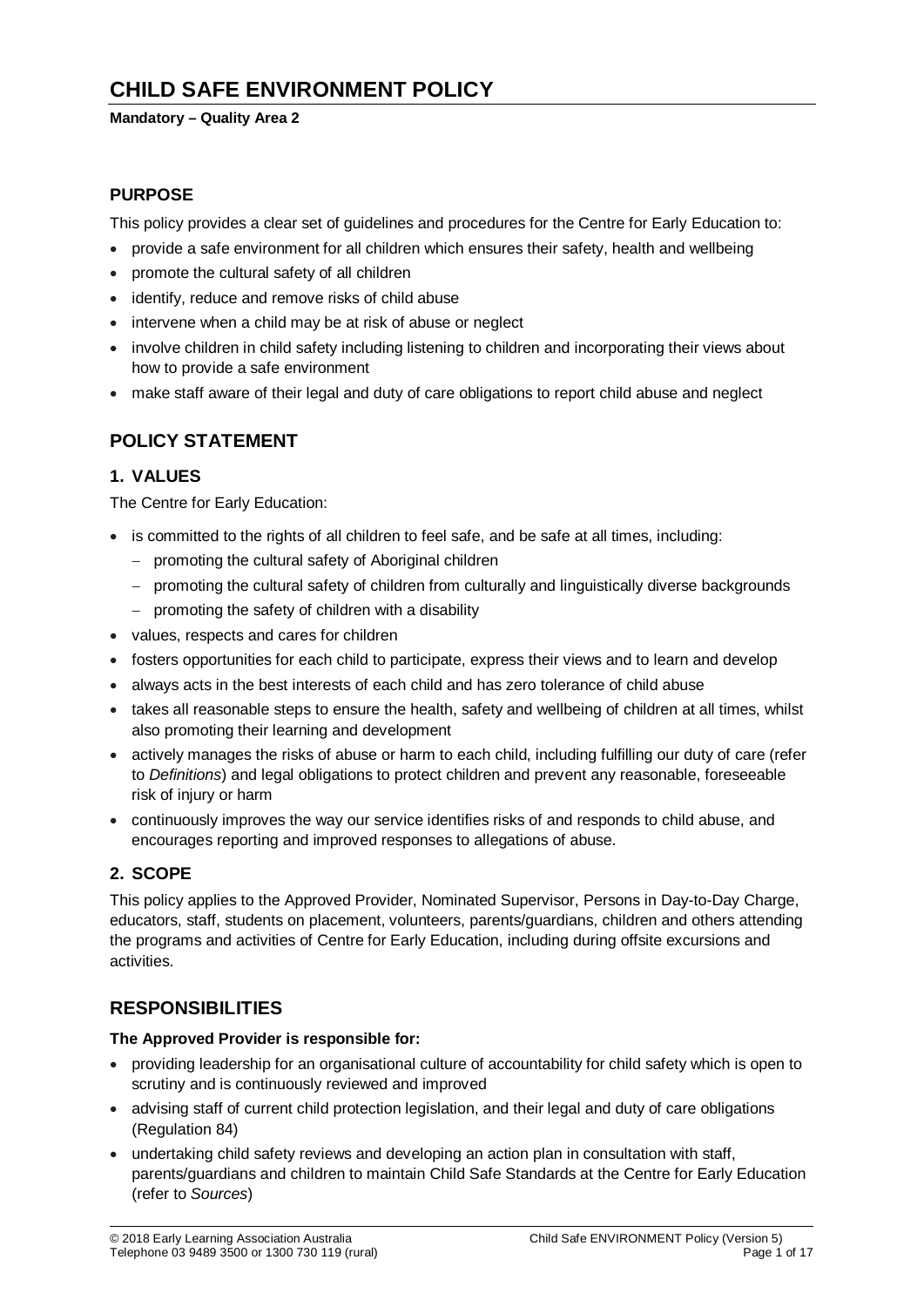- conducting recruitment and induction processes for staff in line with this policy (refer to Attachment 2 – Guidelines for incorporation of child safety into the recruitment and management of staff)
- screening contractors, volunteers and students in line with their roles (refer to Attachment  $3 -$ Guidelines for incorporation of child safety into recruitment and management of contractors, volunteers and students)
- ensuring that contractors, volunteers, students, parents/guardians and other visitors to the service are not left with sole supervision of individual children or groups of children
- ensuring that contact is prevented or responding if it has occurred, when the service has been notified of a court order prohibiting an adult from contacting an enrolled child
- ensuring staff, and where appropriate, contractors, volunteers and students undertake appropriate training on child safety, including recognising the signs and symptoms of child abuse (refer to *Definitions*), knowing how to respond, and understanding responsibilities and processes for reporting (refer to Attachment 4 – Processes for responding to and reporting suspected child abuse)
- ensuring procedures for reporting and responding to suspected child abuse or neglect are promoted across the service and regularly reviewed in partnership with staff and parents/guardians, and where appropriate contractors, volunteers, students and children (refer to Attachment 4: Processes for responding to and reporting suspected child abuse)
- offering support to the child and their family, and to staff in response to concerns or reports relating to the safety, health and wellbeing of a child at the Centre for Early Education
- maintaining co-operative relationships with appropriate services and/or professionals (including Child FIRST) in the best interests of children and their families
- ensuring processes for responding to and reporting are followed when there are significant concerns for the safety, health or wellbeing of a child at the service (refer to Attachment 4 – Processes for responding to and reporting suspected child abuse)
- notifying DET within 24 hours of a serious incident (refer to *Definitions*) occurring at the service
- notifying DET within 24 hours in writing of becoming aware of a notifiable complaint (refer to *Definitions*) or allegation regarding the safety, health and/or welfare of a child at the service
- notifying the Commission for Children and Young People within 3 business days of becoming aware of a reportable allegation (refer to *Definitions)*
- investigating an allegation (subject to police clearance on criminal matters or matters involving family violence), advising the Commission for Children and Young People who is undertaking the investigation
- managing the risks to children whilst undertaking the investigation
- updating the Commission for Children and Young People within 30 calendar days with detailed information about the reportable allegation and any action
- notifying the Commission for Children and Young People of the investigation findings and any disciplinary action taken (or the reasons no action was taken
- maintaining confidentiality at all times (refer to *Privacy and Confidentiality Policy*)
- reviewing this policy in consultation with staff, volunteers, parents/guardians, and children
- providing appropriate resources and training to assist staff, contractors, volunteers and students to implement this policy (refer to *Sources*)
- protecting the rights of children and families, and encouraging their participation in decision-making
- keeping staff, contractors, parents/guardian, volunteers and students informed of any relevant changes in legislation and practices in relation to this policy
- ensuring all staff, students, contractors, parents/guardians, volunteers and visitors abide by the *Code of Conduct Policy*
- ensuring an explicit statement of the Centre for Early Education's commitment to child safety is included in all advertising promotion for the organisation.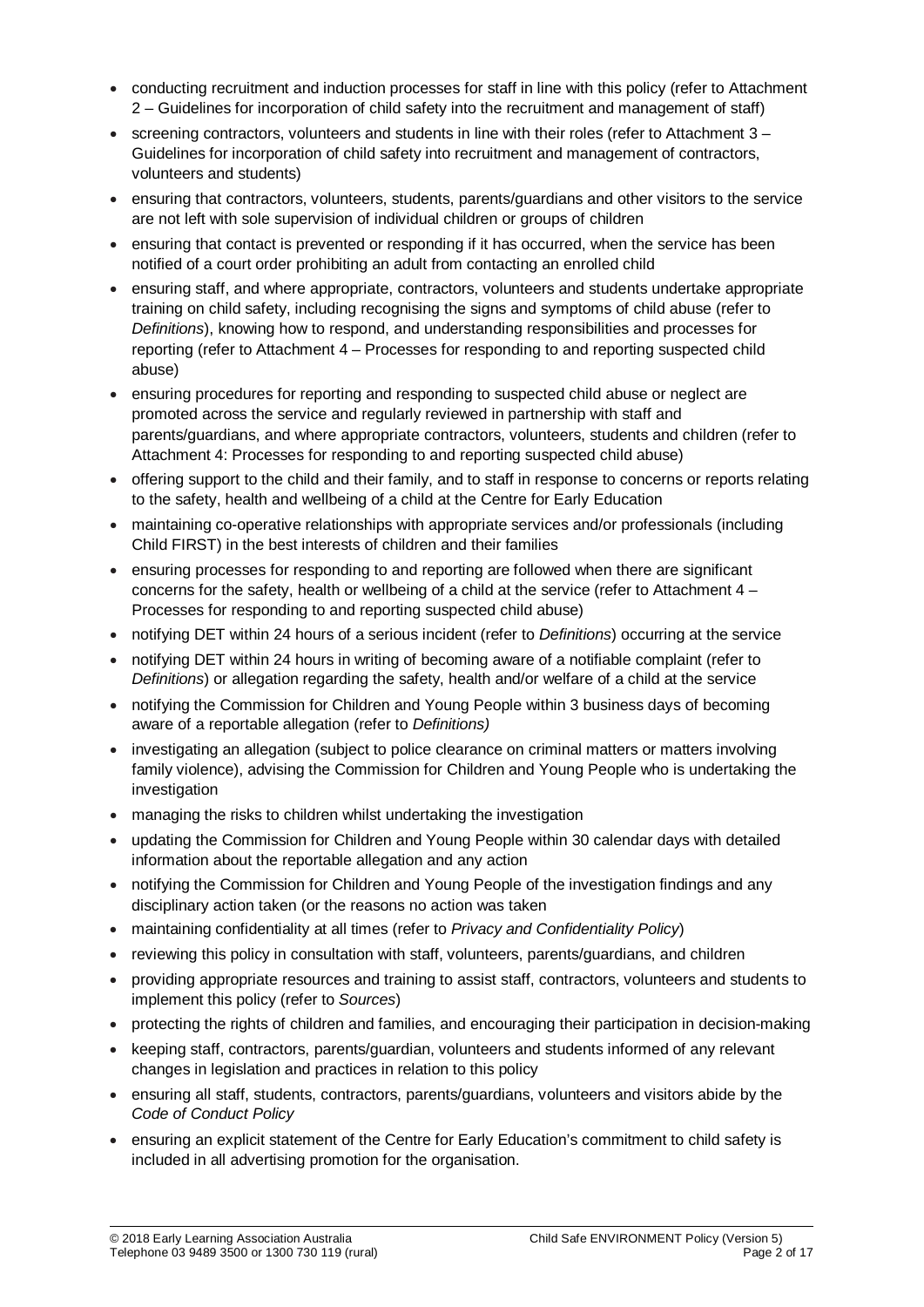### **The Nominated Supervisor and Persons in Day-to-Day Charge are responsible for:**

- keeping up to date and complying with any relevant changes in legislation and practices in relation to this policy
- ensuring continuous improvement in the implementation of the Child Safe Standards in the Centre for Early Education promoting an organisational culture of accountability for child safety which is open to scrutiny and is continuously reviewed and improved (refer to *Sources*)
- ensuring the implementation of strategies to prevent child abuse in consultation with the Approved Provider and staff
- providing appropriate resources and training to assist staff, contractors, volunteers and students to implement this policy (refer to *Sources*)
- ensuring processes for responding to and reporting are followed when there are significant concerns for the safety, health or wellbeing of a child at the service (refer to Attachment 4 – Processes for responding to and reporting suspected child abuse)
- notifying the Approved Provider or Person with Management or Control immediately on becoming aware of a concern, complaint or allegation regarding the safety, health and welfare of a child at the Centre for Early Education
- offering support to the child and their family, and to educators and staff in response to concerns or reports relating to the safety, health and wellbeing of a child at the Centre for Early Education
- making all staff aware of this policy, the Code of Conduct Policy and the Interactions with Children Policy and holding them to account for the behavioural expectations identified
- implementing and reviewing this policy in consultation with the Approved Provider or Person with Management or Control, educators, staff, contractors and parents/guardians and children
- planning so that no child is left alone (or is out of sight) with a contractor, volunteer, student, parent/guardian or visitor, at the service.

### **All staff are responsible for:**

- fulfilling their legal responsibilities and duty of care to protect children and to keep children safe and to maintain their rights
- keeping up to date and complying with any relevant changes in legislation and practices in relation to this policy
- contributing to an organisational culture of child safety
- identifying the potential for child abuse at the Centre for Early Education, and developing and implementing effective prevention strategies in consultation with the Approved Provider and Person with Management or Control and the Nominated Supervisor and Person in day to day Charge
- following processes for responding to and reporting suspected child abuse (Attachment 4: Processes for responding to and reporting suspected child abuse)
- undertaking appropriate training on child protection, including recognising the signs and symptoms of child abuse (refer to *Definitions*), knowing how to respond, and understanding responsibilities and processes for reporting (refer to Attachment 4 – Processes for responding to and reporting suspected child abuse)
- supporting the maintenance of Child Safe Standards in the Centre for Early Education in consultation with the Approved Provider and Person with Management or Control and Nominated Supervisor and Person in day to day Charge at the service
- notifying the Nominated Supervisor , Person in day to day Charge, the Approved Provider or the Person with Management or Control immediately on becoming aware of any concerns, complaints or allegations regarding the safety, health and welfare of a child at the Centre for Early Education
- offering support to the child and their family in response to concerns or reports relating to the safety, health and wellbeing of a child at the Centre for Early Education
- co-operating with other services and/or professionals (including Child FIRST) in the best interests of children and their families
- informing families of support services available to them (such as Child FIRST), and of the assistance these services can provide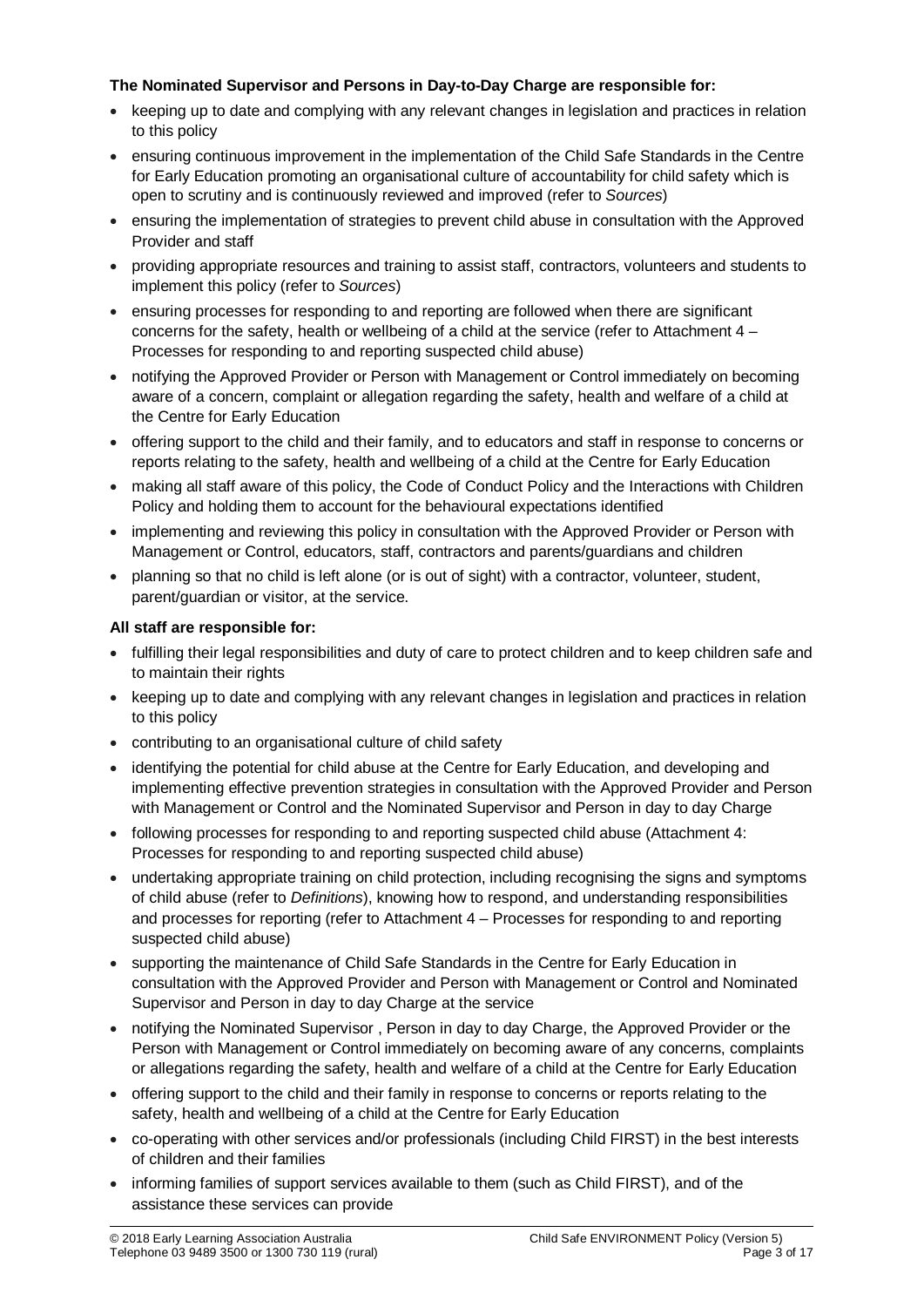- conducting activities so that no child is left alone (or is out of sight) with a contractor, visitor, volunteer, student or parent/guardian at the service
- following the Centre for Early Education's processes where the service has been notified of a court order prohibiting an adult from contacting an enrolled child
- maintaining confidentiality at all times (refer to *Privacy and Confidentiality Policy*)
- contributing to a review of this policy in consultation with the Approved Provider, Nominated Supervisor and Person in day to day Charge
- educating and empowering children to talk about events and situations that make them feel uncomfortable
- ensuring that children at the service are not subjected to any form of corporal punishment, or any discipline that is unreasonable or excessive in the circumstances
- using appropriate resources and undertaking training to assist with the implementation of this policy (refer to *Sources*)
- abiding by the service's *Code of Conduct Policy* and *Interactions with Children Policy.*

#### **Parents/guardians are responsible for:**

- reading and complying with this policy
- reporting any concerns, including in relation to potential child abuse, to the appropriate child protection authorities or the police if immediate police attention is required
- abiding by the service's *Code of Conduct.*

#### **Contactors, volunteers and students, while at the service, are responsible for following this policy and its procedures.**

### **REVIEW**

To assess whether the values and purposes of the policy have been achieved, the Approved Provider will:

- regularly seek feedback from everyone affected by the policy regarding its effectiveness, particularly in relation to identifying and responding to child safety concerns
- monitor the implementation, compliance, complaints and incidents in relation to this policy
- keep the policy up to date with current legislation, research, policy and best practice
- revise the policy and procedures as part of the service's policy review cycle, or as required
- notify parents/guardians at least 14 days before making any changes to this policy or its procedures (Regulation 172(2)) unless a lesser period is necessary because of a risk.

### **ATTACHMENTS**

- Attachment 1: Background, definitions, sources and service policies
- Attachment 2: Guidelines for incorporation of child safety into recruitment and management of staff
- Attachment 3: Guidelines for incorporation of child safety into recruitment of contractors, volunteers and students
- Attachment 4: Processes for responding to and reporting suspected child abuse

### **AUTHORISATION**

This policy was adopted by the Approved Provider of the Centre for Early Education on 18.07.2016.

### **REVIEW DATE:** 18.07.2019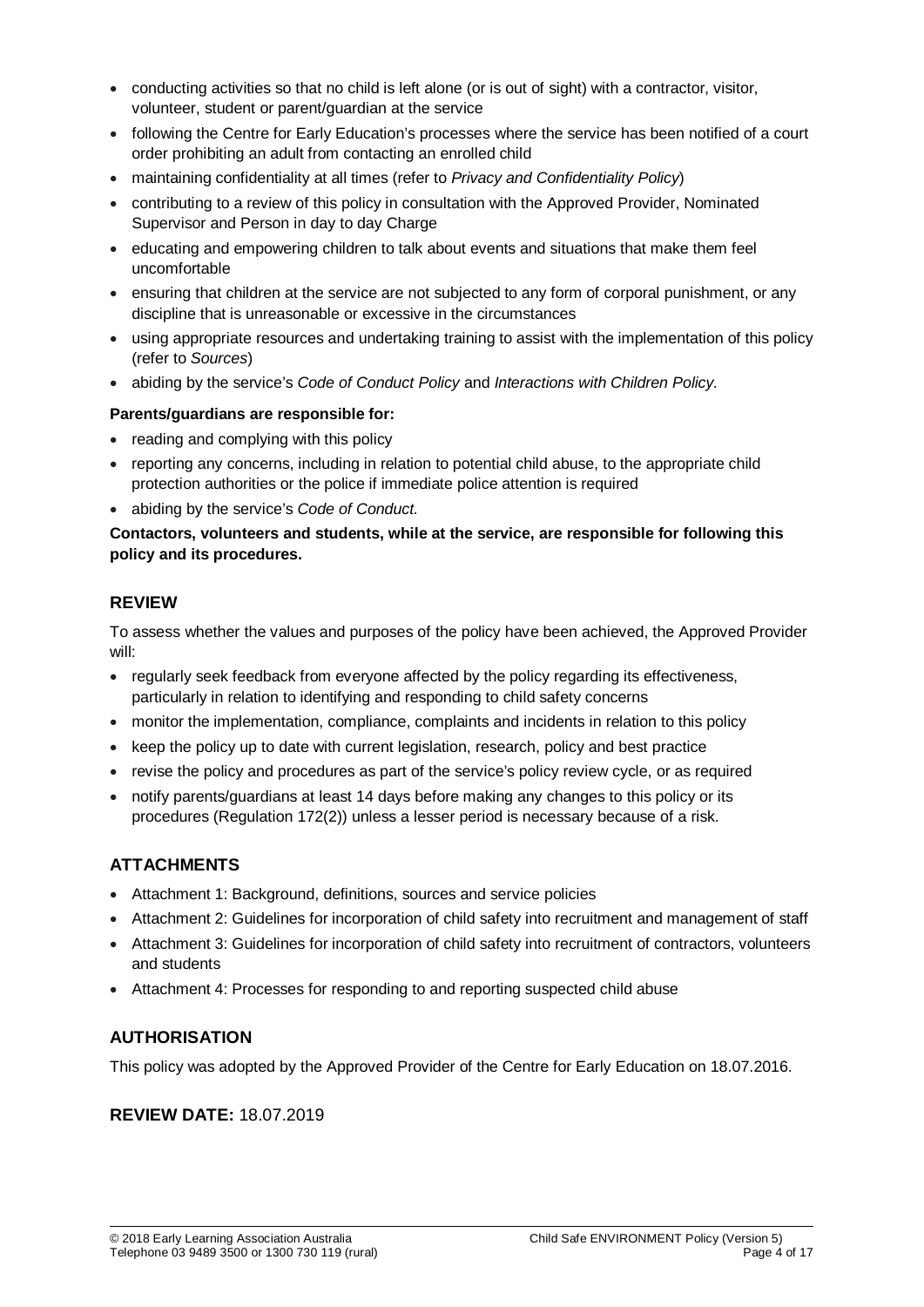### **ATTACHMENT 1: BACKGROUND, DEFINITIONS, SOURCES AND SERVICE POLICIES**

### **BACKGROUND AND LEGISLATION**

### **Background**

Under the *Education and Care Services National Regulations 2011*, the Approved Provider or Person with Management or Control must ensure that all staff are familiar with current policies and procedures with regard to child safety and protection, including state and territory legislative responsibilities and their obligations under these laws (Regulation 84).

The Approved Provider, Nominated Supervisor, Persons in Day-to-Day Charge, staff, contractors and volunteers of early childhood services have legal and duty of care obligations to protect children under their supervision and care.

Duty of care obligations (refer to *Definitions*) require the Approved Provider, Nominated Supervisor, Persons in Day-to-Day Charge, and staff to take reasonable steps to protect children from injury that is reasonably foreseeable.

In addition, organisations have a duty of care to take reasonable precautions to prevent the abuse of a child by an individual associated with the organisation while the child is under its care, supervision or authority (refer to Organisational duty of care in *Definitions)*.

The duty will relate to individuals associated with an organisation, including but not limited to committee members, employees, volunteers and contractors.

*The Children, Youth and Families Act 2005* provides the legislative basis for the provision of services to vulnerable children, young people and their families, and places children's best interests at the heart of decision-making and service delivery.

Any person who forms a reasonable belief (refer to *Definitions*), that a child is in need of protection may report their concerns to the Child Protection (refer to *Definitions*).

Early childhood teachers are required to be registered with the Victorian Institute of Teaching and are mandatory reporters (refer to *Definitions*). All mandatory reporters must make a report to Victoria Police and/or Child Protection (refer to *Definitions*) as soon as practicable if, during the course of their roles and responsibilities they form a reasonable belief that:

- A child is likely to suffer, or has suffered, significant harm as a result of physical abuse and/or sexual abuse, **and**
- The child's parents have not protected, or are unlikely protect, the child from harm of that type.

Victorian organisations that provide services to children are required under the *Child Safety and Wellbeing Act 2005* to ensure that they implement compulsory minimum Child Safe Standards to protect children from harm. The standards aim to drive continuous improvement in the way services prevent and report child abuse and respond to allegations of child abuse. Standard 2 requires services to have a child safe policy or statement of commitment to child safety.

Three **criminal offences** in the *Crimes Amendment (Protection of Children) Act 2014* protect children from child abuse:

- Failure to disclose: All adults (not just those working with children) have a legal duty to report information about child sexual abuse to Victoria Police. The offence applies to any adult who forms a reasonable belief that a sexual offence has been committed by an adult against a child under 16 and fails to report that information to the Victoria Police.
- Failure to protect: The offence applies to people within organisations who hold positions of authority within an education and care service, such as the Approved Provider, Person with Management or Control, the Nominated Supervisor or the Person in day to day Charge and who know of the substantial risk that another adult associated with the organisation may commit a sex offence and they have the power or responsibility to remove or reduce the risk but negligently fail to do so.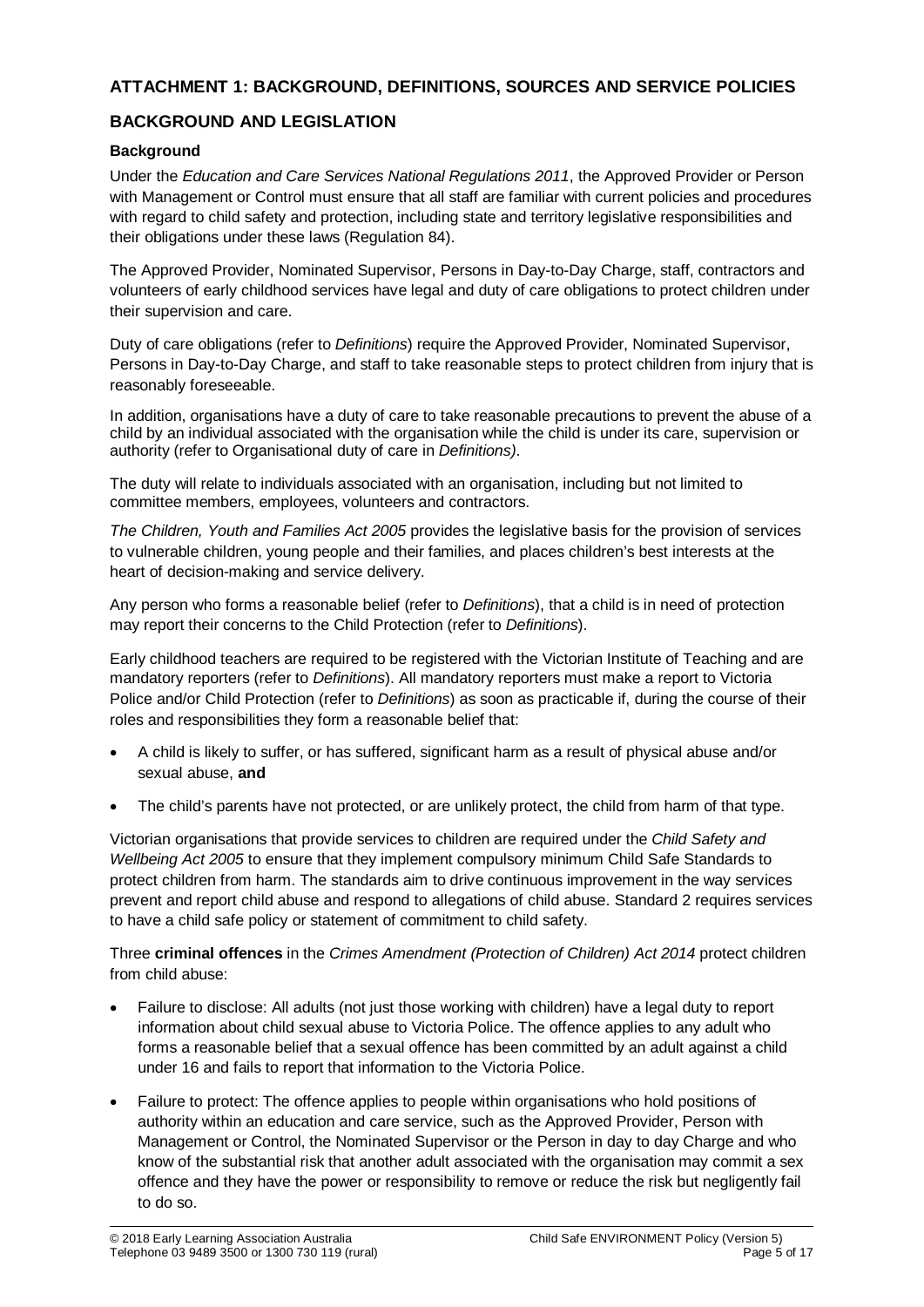• Grooming offence: The offence targets predatory conduct by an adult with the intent of committing child sexual abuse. Conduct may include communication, including online communication, with a child under the age of 16 or their parents.

### **Legislation and standards**

Relevant legislation and standards include but are not limited to:

*Children, Youth and Families Act 2005* (Vic) *Child Safety and Wellbeing Act 2005* (Vic) *Charter of Human Rights and Responsibilities Act 2006* (Vic) *Child Safe Standards (Vic) Crimes Amendment (Protection of Children) Act 2014* (Vic) *Education and Care Services National Law Act 2010* (Vic): including but not limited to Sections 165, 166, 167 *Education and Care Services National Regulations 2011* (Vic): including but not limited to Regulations 84, 85, 86, 99, 100, 101, 102, 168(2)(h) *Education Training and Reform Act 2006* (Vic) (As amended in 2014) *Family Law Act 1975* (Cth) *National Quality Standard*, including Quality Area 2: Children's Health and Safety *Reportable Conduct Scheme* administered by the Commission for Children and Young People (Vic) *Working with Children Act 2005* (Vic) *Working with Children Regulations 2006* (Vic)

*Wrongs Act 1958* (Vic)

### **DEFINITIONS**

The terms defined in this section relate specifically to this policy. For commonly used terms e.g. Approved Provider, Nominated Supervisor, Regulatory Authority etc. refer to the *General Definitions* section of this manual.

**Abuse:** see Child abuse definition below.

**Child:** A child or young person is a person under 18 years of age.

**Child abuse:** (In the context of this policy) refers to an act or omission by an adult that endangers or impairs a child's physical and/or emotional health or development. Child abuse can be a single incident but often takes place over time. Abuse, neglect and maltreatment (refer to *Definitions*) are generic terms used to describe situations in which a child may need protection. Child abuse includes any and all of the following:

**Physical abuse:** When a child suffers or is likely to suffer significant harm from an injury inflicted by a parent/guardian, caregiver or other adult. The injury may be inflicted intentionally, or be the consequence of physical punishment or the physically aggressive treatment of a child. Physical injury and significant harm to a child can also result from neglect by a parent/guardian, caregiver or other adult. The injury may take the form of bruises, cuts, burns or fractures, poisoning, internal injuries, shaking injuries or strangulation.

**Sexual abuse:** When a person uses power or authority over a child, or inducements such as money or special attention, to involve the child in sexual activity. It includes a wide range of sexual behaviour from inappropriate touching/fondling of a child or exposing a child to pornography, to having sex with a child and grooming with the intent of committing child sexual abuse.

**Emotional and psychological abuse:** When a child's parent or caregiver repeatedly rejects the child or uses threats to frighten the child. This may involve name calling, put downs or continual coldness from the parent or caregiver, to the extent that it significantly damages the child's physical, social, intellectual or emotional development.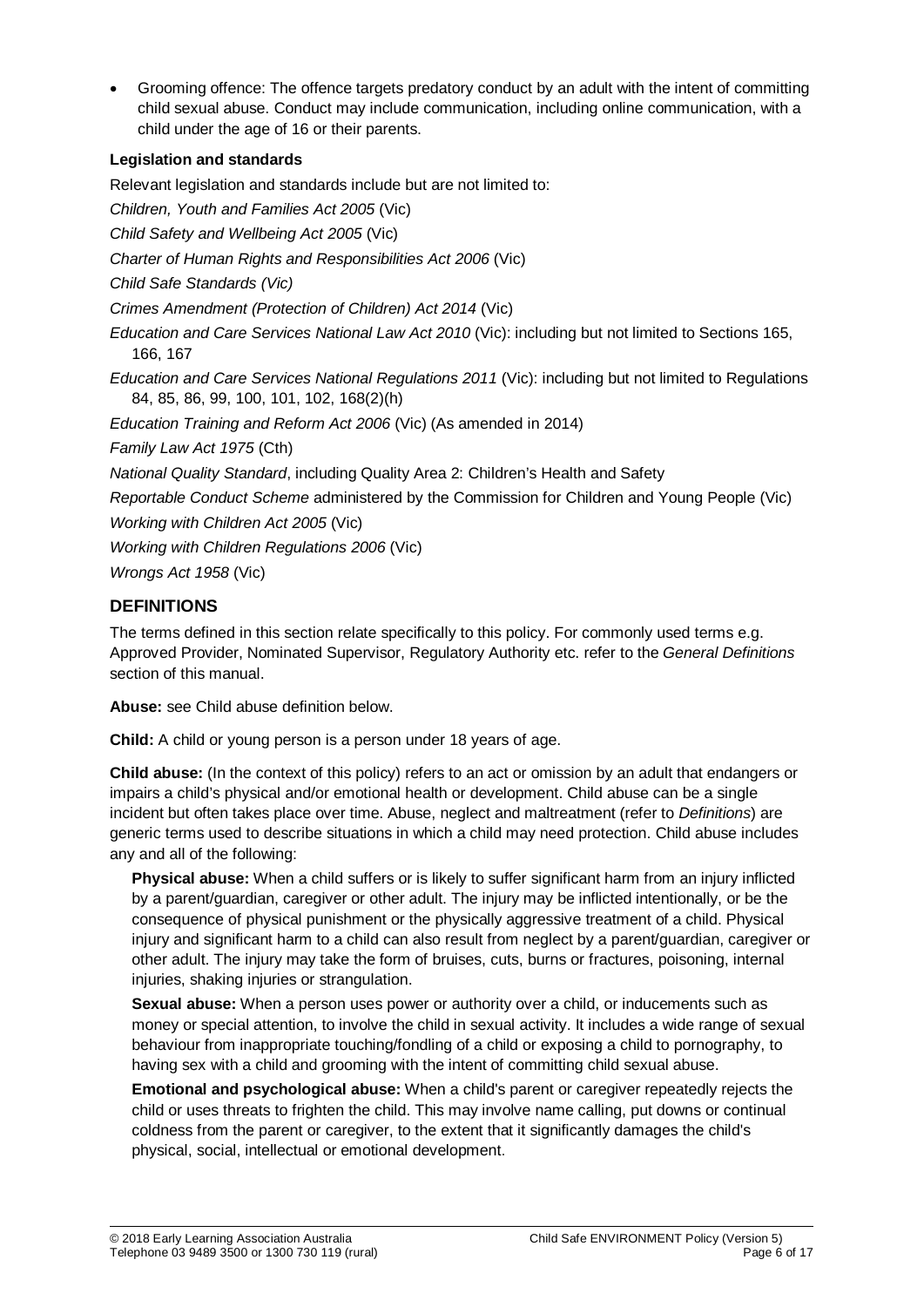**Neglect:** The failure to provide a child with the basic necessities of life, such as food, clothing, shelter, medical attention or supervision, to the extent that the child's health and development is, or is likely to be, significantly harmed.

**Family violence:** When children and young people witness or experience the chronic, repeated domination, coercion, intimidation and victimisation of one person by another through physical, sexual and/or emotional means within intimate relationships. Contrary to popular belief, witnessing episodes of violence between people they love can affect young children as much as if they were the victims of the violence. Children who witness regular acts of violence have greater emotional and behavioural problems than other children.

**Racial, cultural, religious abuse:** Conduct that demonstrates contempt, ridicule, hatred or negativity towards a child because of their race, culture or religion. It may be overt, such as direct racial vilification or discrimination, or covert, such as demonstrating a lack of cultural respect (attitude and values) and awareness (knowledge and understanding) or failing to provide positive images about another culture.

**Bullying:** Repeated verbal, physical, social or psychological behaviour that is harmful and involves the misuse of power by an individual or group towards one or more persons. Bullying occurs when one or more people deliberately and repeatedly upset or hurt another person, damage their property, reputation or social acceptance.

**Child FIRST:** A Victorian community-based intake and referral service linked with Family Services. Child FIRST ensures that vulnerable children, young people and their families are effectively linked to relevant services, including Child Protection.

**Child sex offender:** Someone who sexually abuses children, and who may or may not have prior convictions.

**Child protection:** The term used to describe the whole-of-community approach to the prevention of harm to children. It includes strategic action for early intervention, for the protection of those considered most vulnerable and for responses to all forms of abuse.

**Child protection notification:** A notification to the Child Protection Service by a person who believes that a child is in need of protection.

**Child Protection Service** (also referred to as Child Protection): The statutory child protection service provided by the Victorian Department of Health and Human Services, to protect children and young people at risk of abuse and neglect. This service also works closely with Family Services (including Child FIRST) to support the assessment and engagement of vulnerable children and families in community-based services. **Code of conduct:** A set of rules or practices that establish a standard of behaviour to be followed by individuals and organisations. A code of conduct defines how individuals should behave towards each other and towards other organisations and individuals in the community (refer to *Code of Conduct Policy*).

**Contractor:** A person or company that undertakes a contract to provide materials or labour to perform a service or do a job. Examples include photographer, tradesperson, people contracted to provide an incursion.

**Disclosure:** (In the context of this policy) refers to a statement that a child or young person makes to another person that describes or reveals abuse.

**Duty of care:** A common law concept that refers to the responsibilities of organisations and staff to provide people with an adequate level of protection against harm and all reasonable foreseeable risk of injury. In the context of this policy, duty of care refers to the responsibility of education and care services and their staff to provide children with an adequate level of care and protection against foreseeable harm and injury.

**Maltreatment:** (In the context of this policy) refers to physical and/or emotional mistreatment, and/or lack of care of the child. Examples include sexual abuse, the witnessing of family violence and any non-accidental injury to a child.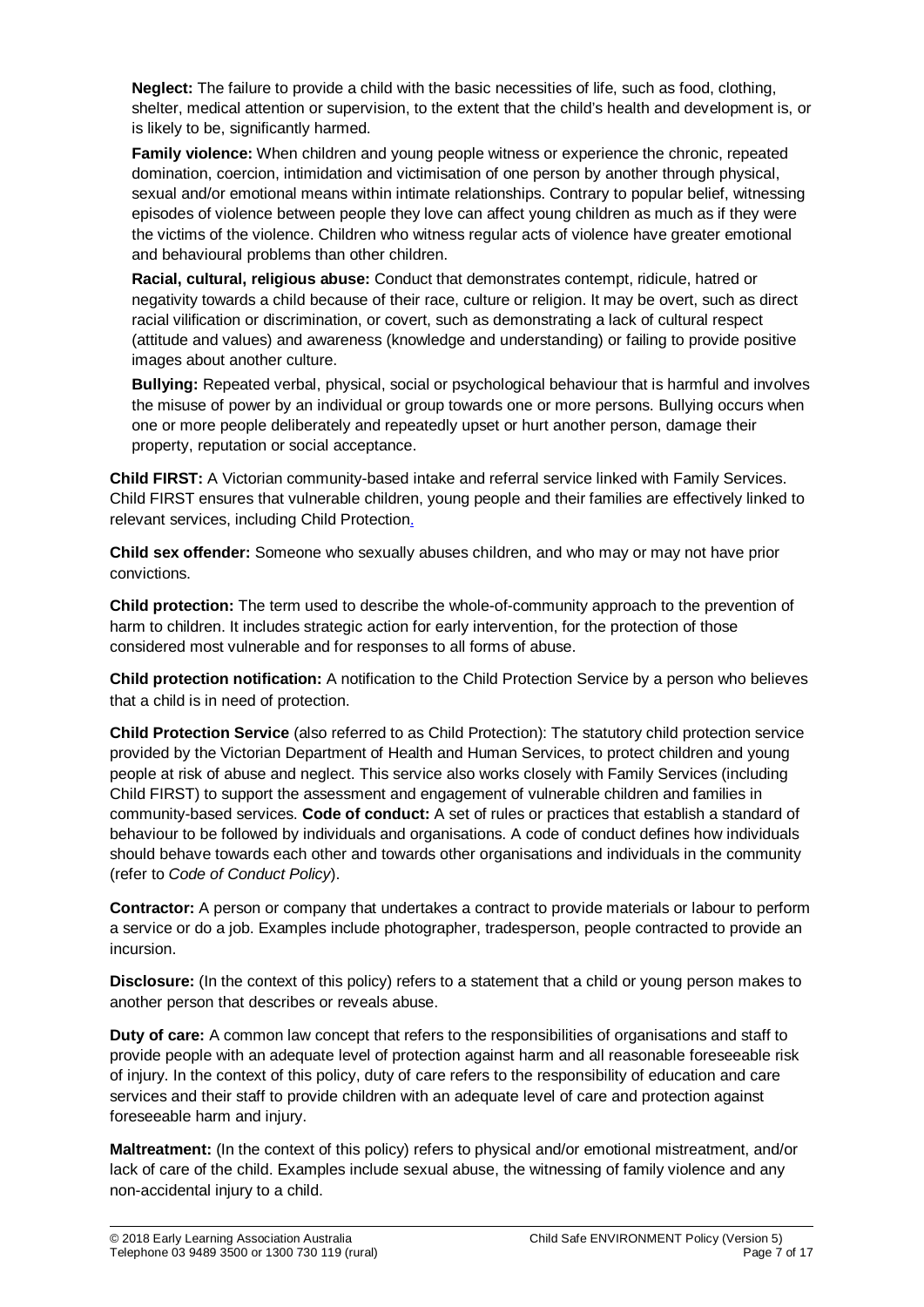**Mandatory reporting:** The legal obligation of certain professionals and community members to report when they believe, on reasonable grounds, that a child is in need of protection from harm.

A broad range of professional groups are identified in the *Children, Youth and Families Act 2005* as 'mandatory reporters'. From 30 September 2015 this list includes VIT registered early childhood teachers. Mandated staff members must make a report to Victoria Police and/or Child Protection as soon as is practicable if, during the course of acting out their professional roles and responsibilities, they form a belief on reasonable grounds (refer to *Definitions)* that:

- a child has suffered, or is likely to suffer, significant harm as a result of physical and/or sexual abuse (refer to *Definitions)* **and**
- the child's parents/guardians have not protected, or are unlikely to protect, the child from harm of that type.

Mandatory reporters must also follow processes for responding to incidents, disclosures or suspicions of child abuse to fulfil all their legal obligations (refer to Attachment 4: Processes for responding to and reporting suspected child abuse).

**Neglect**: see Child abuse definition above.

**Negligence:** Doing, or failing to do something that a reasonable person would, or would not do in a certain situation, and which causes another person damage, injury or loss as a result.

**Notifiable complaint:** A complaint that alleges a breach of the Act or Regulation, or alleges that the safety, health or wellbeing of a child at the service may have been compromised. Any complaint of this nature must be reported by the Approved Provider to the secretary of DET within 24 hours of the complaint being made (Section 174(2)(b), Regulation 176(2)(b)).

Written notification of complaints must be submitted via the ACECQA portal [National Quality Agenda](https://public.nqaits.acecqa.gov.au/Pages/Landing.aspx) (NQA) [IT System](https://public.nqaits.acecqa.gov.au/Pages/Landing.aspx) . If the Approved Provider is unsure whether the matter is a notifiable complaint, it is good practice to contact DET for confirmation.

**Organisational duty of care:** The statutory duty organisations have to take reasonable precautions to prevent sexual and/or physical abuse of a child.

**Offender:** A person who mistreats and/or harms a child or young person.

**Perpetrator:** A person who mistreats and/or harms a child or young person.

**Reasonable belief/reasonable grounds:** A person may form a belief on reasonable grounds that a child or young person is in need of protection after becoming aware that the child or young person's safety, health or wellbeing is at risk and the child's parents/guardians are unwilling or unable to protect them. There may be reasonable grounds for forming such a belief if:

- a child or young person states that they have been physically or sexually abused
- a child or young person states that they know someone who has been physically or sexually abused (sometimes the child may be referring to themselves)
- someone who knows the child or young person states that the child or young person has been physically or sexually abused
- a child shows signs of being physically or sexually abused
- the person is aware of persistent family violence or parental substance misuse, psychiatric illness or intellectual disability or other factors that are impacting on the child or young person's safety, stability or development
- the person observes signs or indicators of abuse, including non-accidental or unexplained injury, persistent neglect, poor care or lack of appropriate supervision
- a child's/young person's actions or behaviour may place them at risk of significant harm and the parents/guardians are unwilling or unable to protect the child.

**Reportable allegation:** any allegation that an employee, volunteer or student has committed child abuse (refer to *Definitions*)

**Serious incident:** A serious incident (regulation 12) is defined as any of the following: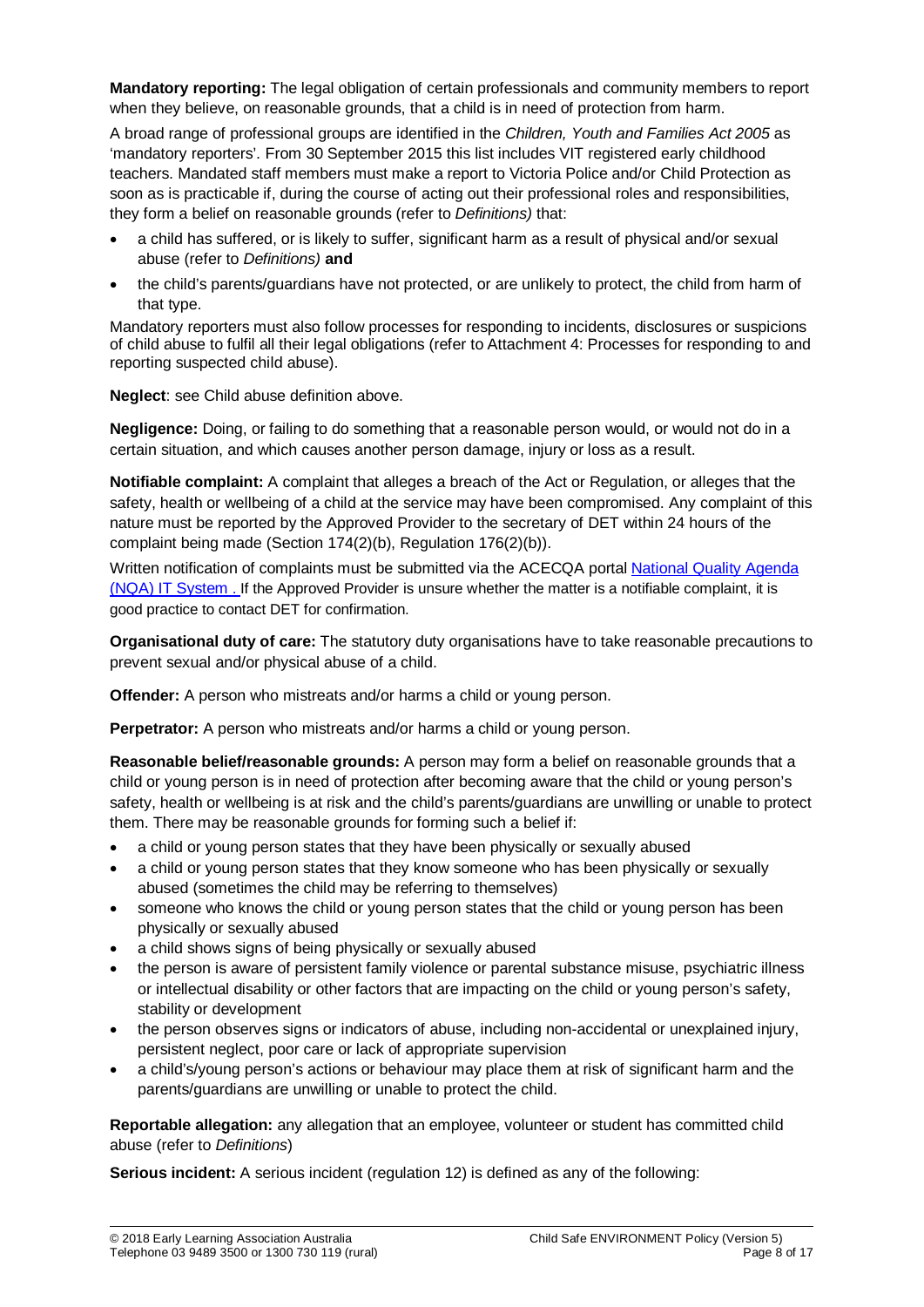- the death of a child while being educated and cared for at the service or following an incident at the service
- any incident involving serious injury or trauma while the child is being educated and cared for, which
	- a reasonable person would consider required urgent medical attention from a registered medical practitioner; or
	- the child attended or ought reasonably to have attended a hospital e.g. a broken limb\*
- any incident involving serious illness of a child while that child is being educated and cared for by a service for which the child attended, or ought reasonably to have attended, a hospital e.g. severe asthma attack, seizure or anaphylaxis\*.
- \*NOTE: In some cases (for example rural and remote locations) a General Practitioner conducts consultation from the hospital site. Only treatment related to serious injury or illness or trauma are required to be notified, not other health matters.
- any emergency for which emergency services attended. NOTE: This means an incident, situation or event where there is an imminent or severe risk to the health, safety or wellbeing of a person/s at an education and care service. It does not mean an incident where emergency services attended as a precaution.
- a child appears to be missing or cannot be accounted for at the service
- a child appears to have been taken or removed from the service in a manner that contravenes the National Regulations
- a child was mistakenly locked in or out of the service premises or any part of the premises.

Examples of serious incidents include amputation (e.g. removal of fingers), anaphylactic reaction requiring hospitalisation, asthma requiring hospitalisation, broken bone/fractures, bronchiolitis, burns, diarrhoea requiring hospitalisation, epileptic seizures, head injuries, measles, meningococcal infection, sexual assault, witnessing violence or a frightening event.

If the approved provider is not aware that the incident was serious until sometime after the incident, they must notify the regulatory authority within 24 hours of becoming aware that the incident was serious.

Notifications of serious incidents should be made through the NQA IT System portal [\(www.acecqa.gov.au\)](http://www.acecqa.gov.au/). If this is not practicable, the notification can be made initially in whatever way is best in the circumstances.

**Volunteer:** Parent/guardian, family member or community member who attends the service to assist the service in some capacity.

**Young person:** In Victoria, under the *Children, Youth and Families Act 2005*, a child or young person is a person under 18 years of age.

### **SOURCES AND RELATED POLICIES**

#### **Sources**

Australian Human Rights Commission: https://www.humanrights.gov.au/

Betrayal of Trust Implementation: [www.justice.vic.gov.au](http://www.justice.vic.gov.au/)

Better Health Channel: [www.betterhealth.vic.gov.au/](file://kpv-sbs/data/BD&G/Communications/Publications/Policy%20Works/2018%20Final%20PolicyWorks/www.betterhealth.vic.gov.au/)

*Charter of Human Rights and Responsibilities Act 2006* (Vic): [www.legislation.vic.gov.au](file://kpv-sbs/data/BD&G/Communications/Publications/Policy%20Works/2018%20Final%20PolicyWorks/www.legislation.vic.gov.au)

*Choose With Care: Child Protection* – an information and training program: [www.childwise.net](http://www.childwise.net/)

Commission for Children and Young People (CCYP): [www.ccyp.vic.gov.au](file://kpv-sbs/data/BD&G/Communications/Publications/Policy%20Works/2018%20Final%20PolicyWorks/www.ccyp.vic.gov.au)

National Children's Commissioner: [www.humanrights.gov.au](http://www.humanrights.gov.au/)

Department of Education and Training's Protect Portal: [www.education.vic.gov.au](http://www.education.vic.gov.au/Pages/default.aspx)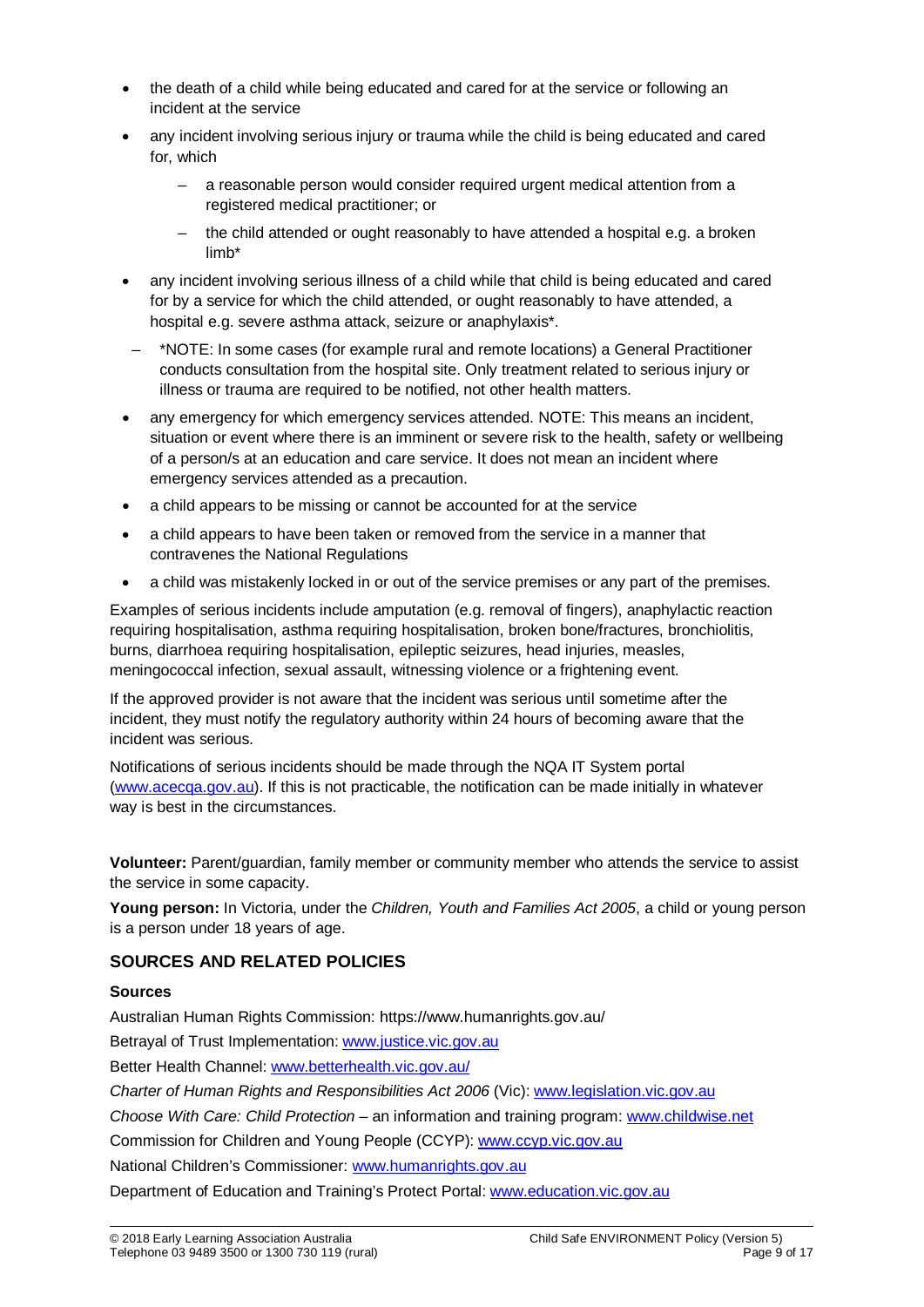Safe Supportive Schools Community Working Group: [www.bullyingnoway.gov.au](file://kpv-sbs/data/BD&G/Communications/Publications/Policy%20Works/2018%20Final%20PolicyWorks/www.bullyingnoway.gov.au) Service Agreement Information Kit for Funded Organisations: [www.fac.dhhs.vic.gov.au](http://www.fac.dhhs.vic.gov.au/) The United Nations Convention on the Rights of the Child: [www.unicef.org](https://www.unicef.org/) Victorian Institute of Teaching: [www.vit.vic.edu.au](http://www.vit.vic.edu.au/)

Working with Children (WWC) Check: www.workingwithchildren.vic.gov.au

### **Service policies**

*Acceptance and Refusal of Authorisations Policy Code of Conduct Policy Complaints and Grievances Policy Delivery and Collection of Children Policy Incident, Injury, Trauma and Illness Policy Inclusion and Equity Policy Interactions with Children Policy Participation of Volunteers and Students Policy Privacy and Confidentiality Policy Staffing Policy Supervision of Children Policy*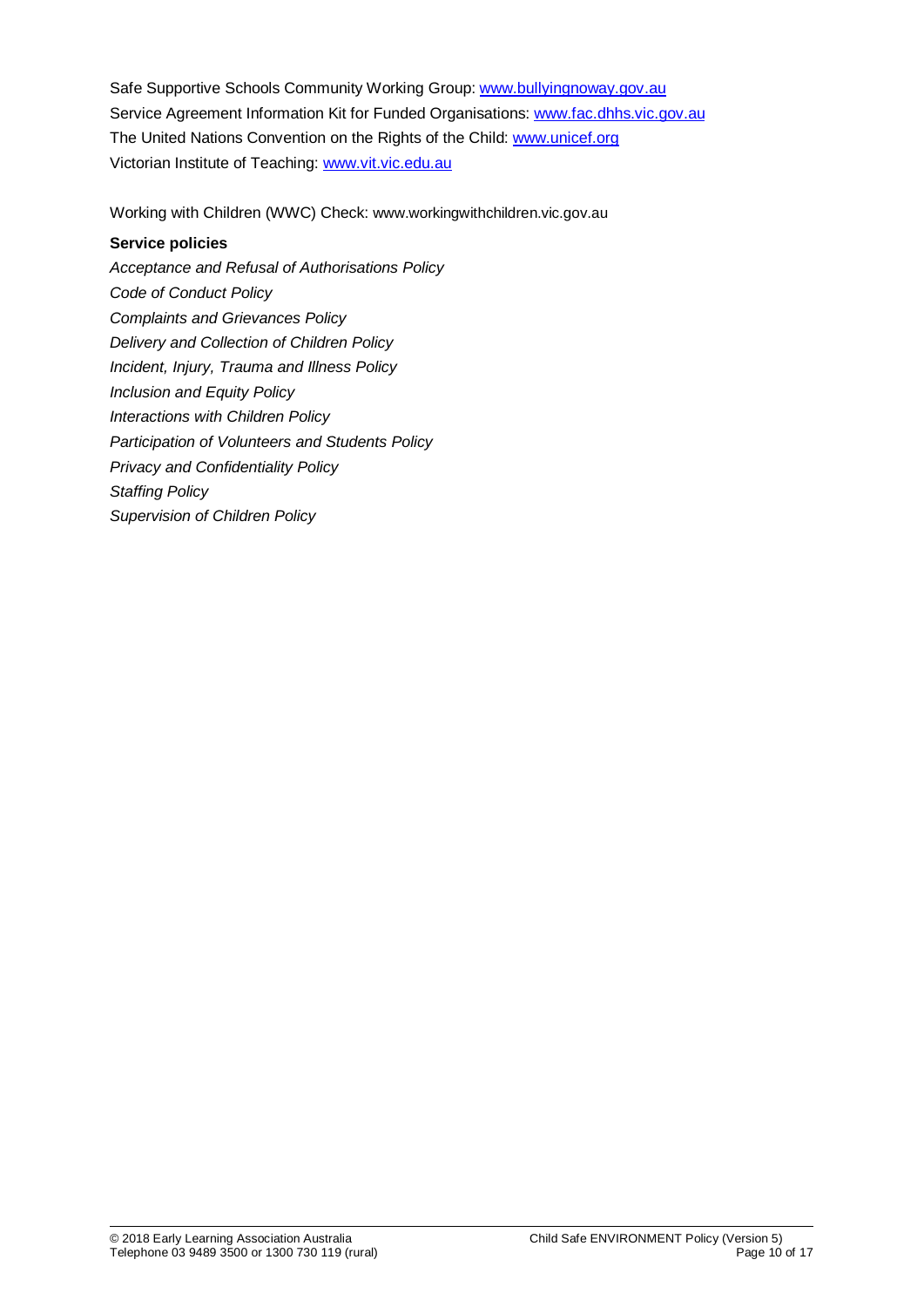### **ATTACHMENT 2 Guidelines for incorporation of child safety into the recruitment and management of staff**

The following guidelines and processes for the incorporation of child safety into the recruitment and management of staff demonstrate Centre for Early Education's commitment to maximising the safety of children and deterring unsuitable and inappropriate persons from attempting to work at our service.

#### **Preparation for recruitment**

- Include a statement of the Centre for Early Education's commitment to maintaining a child safe environment in the job description
- Job description clearly outlines responsibilities and accountability
- Job advertisements clearly state our commitment to child safety
- Include requirement for a current Working with Children Check (WWCC) or Victorian Institute of Teaching registration
- The template letter of offer includes a statement about what is expected of the staff member in terms of commitment and responsibilities for child safety.

#### **Selection process**

- At least two people are on the interview panel including, where possible, a gender mix and a person external to the service or someone with human resource/interviewing experience
- Questions are behaviour-based and ask the interviewee to provide examples of their past behaviour in specific situations relevant to the job being applied for
- Questions regarding relationships with children are values-based and include a consideration of issues such as professional boundaries, resilience and motivation, teamwork, accountability and ethics
- Questions are based on key selection criteria
- More detail is asked for when answers seem incomplete
- Verify qualifications and, where relevant, Working with Children Check or Victorian Institute of Teaching registration
- Thorough reference checks:
	- − at least two referees are contacted (including the current or most recent employer or direct line manager) in person or via telephone
	- − all referees must have observed the applicant working with children first-hand
	- − referees are asked about the candidate's past behaviour including relationships with children, professional boundaries, resilience and motivation, teamwork, accountability and ethics.
- Orientation and induction covers information about values, attitudes, expectations and workplace practices in relation to maintaining a child safe environment
- Information provided to the new staff member on commencing work at the service includes *Child Safe Environment Policy*, *Code of Conduct Policy*, *Complaints and Grievances Policy* and *Staffing Policy*
- Regular meetings are held between staff members and the Approved Provider or the Nominated Supervisor
- A mentoring or buddy system for staff new members is in place
- Training and education with regard to child safety and child protection is provided for all staff
- Resources and support are provided for all staff to ensure a child safe environment.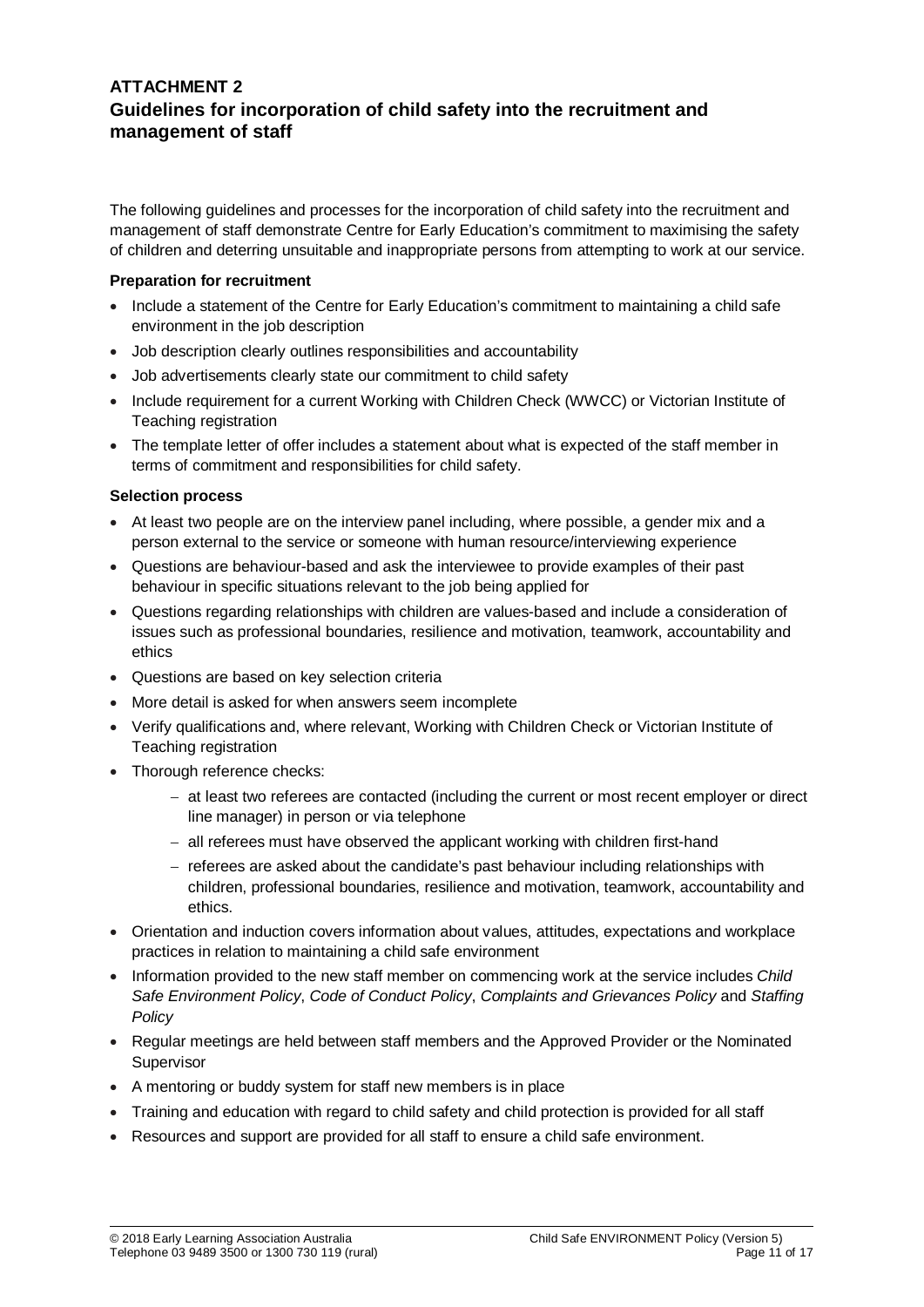#### **Ongoing Management**

- Regular meetings are held between staff and the Approved Provider or Nominated Supervisor and child safety is a regular item on the agenda
- Provide supervision to ensure clear expectations about the role, adequate support as well as on-the-job monitoring of their performance
- Performance reviews consider the staff member's contribution to creating a child safe environment
- Regular training and education with regard to child safety, child protection and inclusive practices is provided for all staff
- Resources and support are provided for all staff to ensure a child safe environment
- Have a process to ensure that the registration of all early childhood teachers with Victorian Institute of Training remains current
- Maintain a register of all staff with a WWCC card and regularly check the status of the WWCC cards of all staff to ensure that no one has been given a Negative Notice or had their card revoked or suspended or that it has expired
- Develop processes to deal with a staff member who is given a Negative Notice including ensuring that they do not do any child-related work.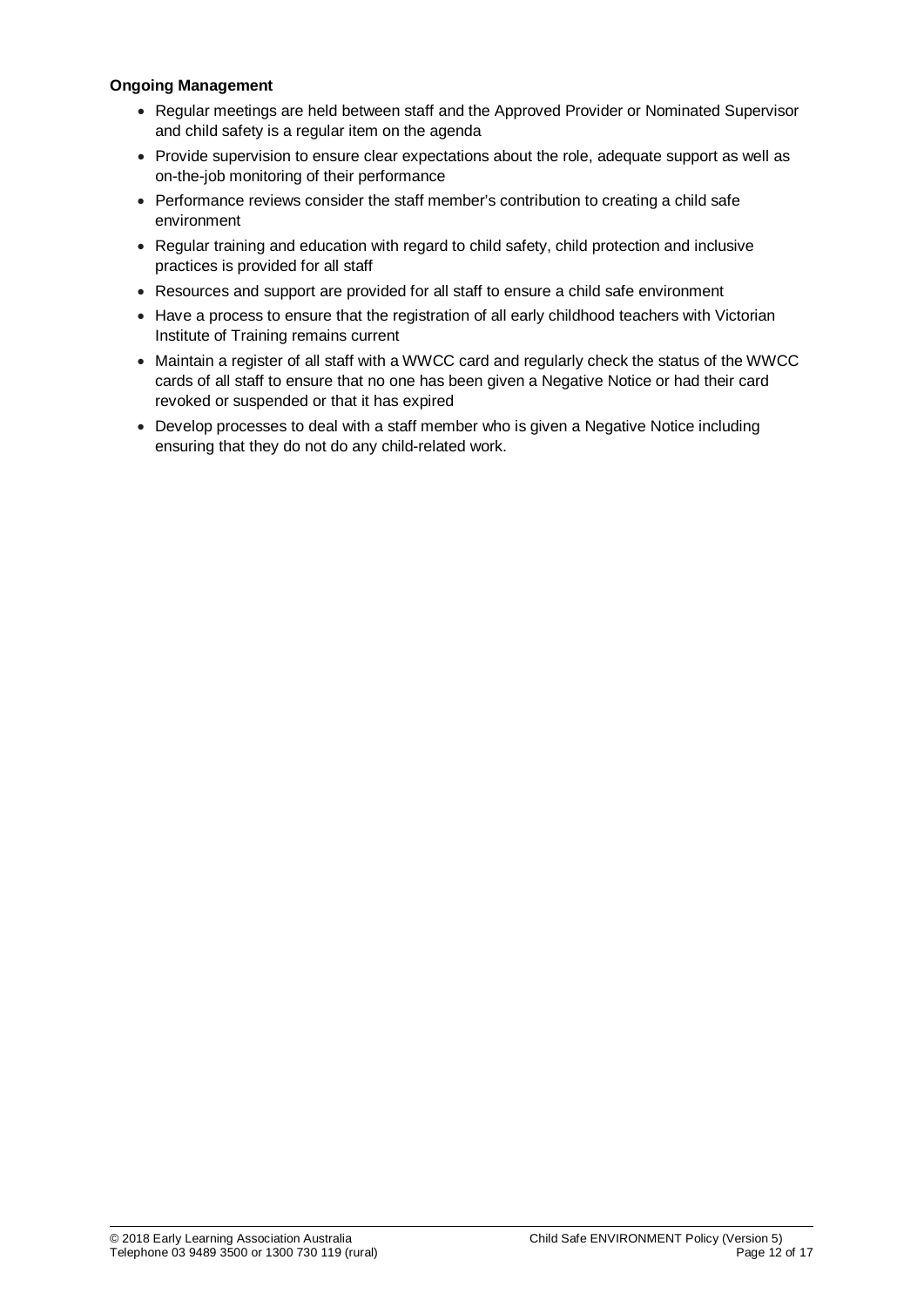### **ATTACHMENT 3 Guidelines for incorporation of child safety into the recruitment and management of contractors, volunteers and students**

The following guidelines and processes for the recruitment and management of contractors (refer to *Definitions*), volunteers (refer to *Definitions*) and students demonstrates the Centre for Early Education's commitment to maximising the safety of children and deterring unsuitable and inappropriate persons from attempting to work, volunteer or be on student placement at our service.

- Assess the nature of the work or task being undertaken by contractors, volunteers and students to determine whether a position description is required
- Consider whether a screening or recruitment process is relevant to the role and the risks to children
- Ensure a valid Working with Children Check or an exemption applies for people engaged in 'direct contact' in child-related work, including physical contact, face to face contact, oral, written or electronic communication.
- Inform contractors, volunteers and students of policies relevant to their role as part of their orientation to the service
- Provide supervision to ensure clear expectations about the role and responsibilities
- Do not leave contractors, volunteers or students (or visitors) alone with children
- Have conversations about child safety and wellbeing and how the service maintains and responds to issues of safety with contractors, volunteers and students.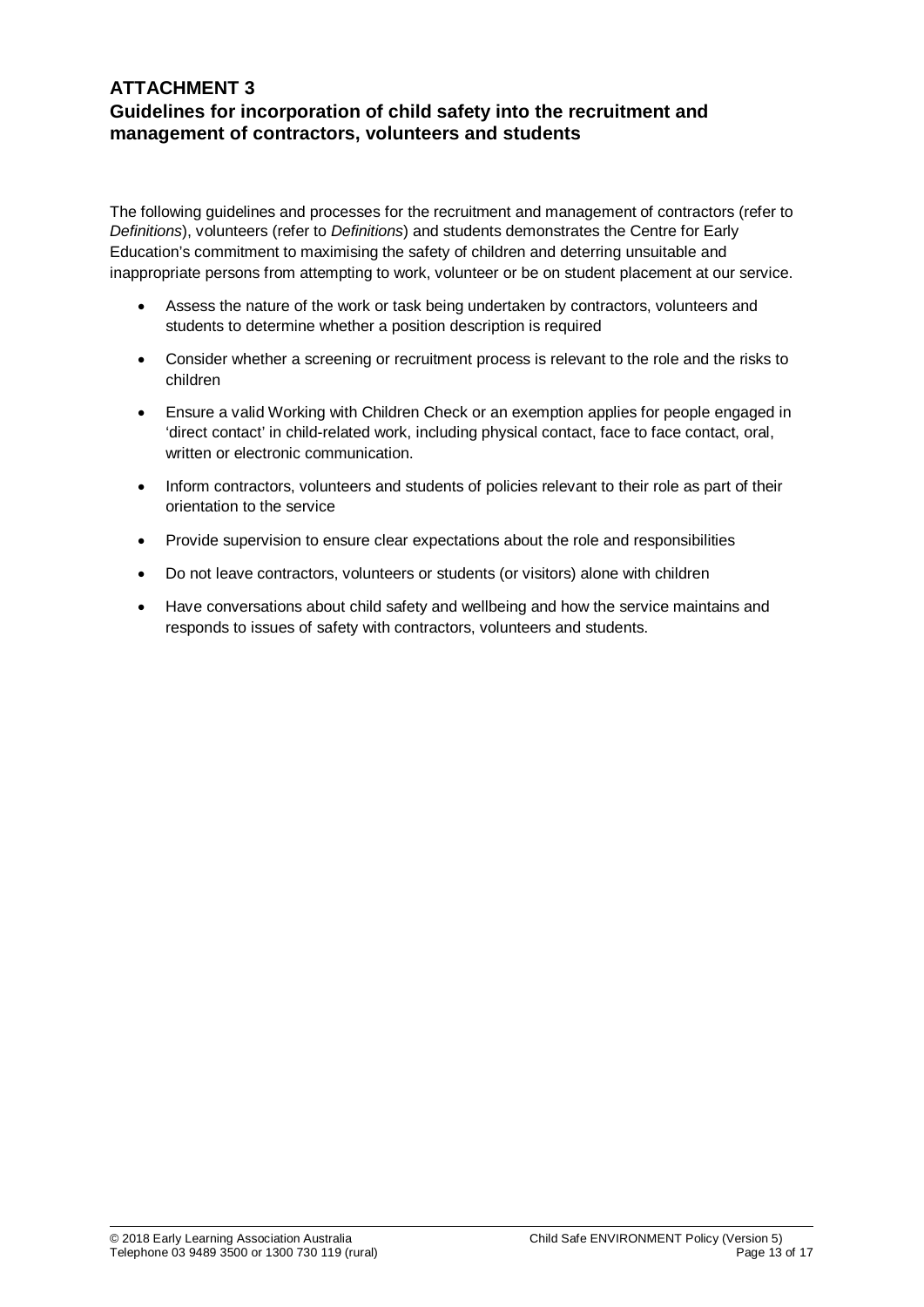## **ATTACHMENT 4 Processes for responding to and reporting suspected child abuse**

#### **Overview**

- The Approved Provider or staff **must act** when they form a reasonable belief or have a suspicion that a child has been, or is at risk of being abused.
- Staff **must seek advice** from the Approved Provider or Person with Management or Control or DHHS Child Protection, Child First and/or Victoria Police if they are uncertain about whether they have sufficient grounds to form a reasonable belief.
- If staff hold a reasonable belief that a child has been or is at risk of being abused, regardless of the advice of the Approved Provider or Person with Management or Control, or any other staff member, they must **still** make a report to Child Protection and/or Victoria Police.
- The steps outlined in the Department of Education and Training's flowchart: *Four critical actions for early childhood services: Responding to Incidents, Disclosures and Suspicions of Child Abuse,*  provides a summary of the critical actions which are to be followed: [www.education.vic.gov.au](http://www.education.vic.gov.au/Pages/default.aspx)
- Records are kept about all child safety concerns or complaints. These records contain comprehensive descriptions of incidents/ issues of concern and provide evidence for actions taken, including reports made to statutory authorities or professional bodies and follow-up actions to be completed. The records are stored in accordance with the service's Privacy and Confidentiality Policy.
- Privacy is maintained, and information is only disclosed on a need-to-know basis.
- Permission is not required from parents/guardians of a child to make a report where abuse is suspected.

### **Managing a disclosure**

It is very important to validate a child's disclosure, by listening to the child, taking them seriously and responding and acting on the disclosure by implementing the Centre for Early Education's reporting procedures.

Strategies include:

- Let the child talk about their concerns in their own time and in their own words
- Give them your full attention, the time and a quiet space in which to do this and be a supportive and reassuring listener
- Remain calm and use a neutral non-judgmental tone
- Comfort the child if they are distressed
- Record the child's disclosure using the child's words.
- Tell the child that telling you is the right thing to do and that what has happened is not their fault
- Let them know that you will act on this information and that you will need to let other people know so that they can help the child
- It is the role of DHHS Child Protection and Victoria Police to investigate. DO NOT taking any steps to investigate. Avoid asking investigative or invasive questions which may cause the child to withdraw and may interfere with an investigation. Avoid going over information repeatedly.

#### **Reporting to authorities**

- If a child is in immediate danger ensure their safety and call emergency services on 000 for urgent medical and/or police assistance.
- If there is a suspicion of sexual abuse of a child (including grooming) contact Victoria Police.
- If there is an allegation of abuse by a proprietor, staff member, contractor, volunteer, student or visitor within the service, the matter must be immediately reported directly to Victoria Police.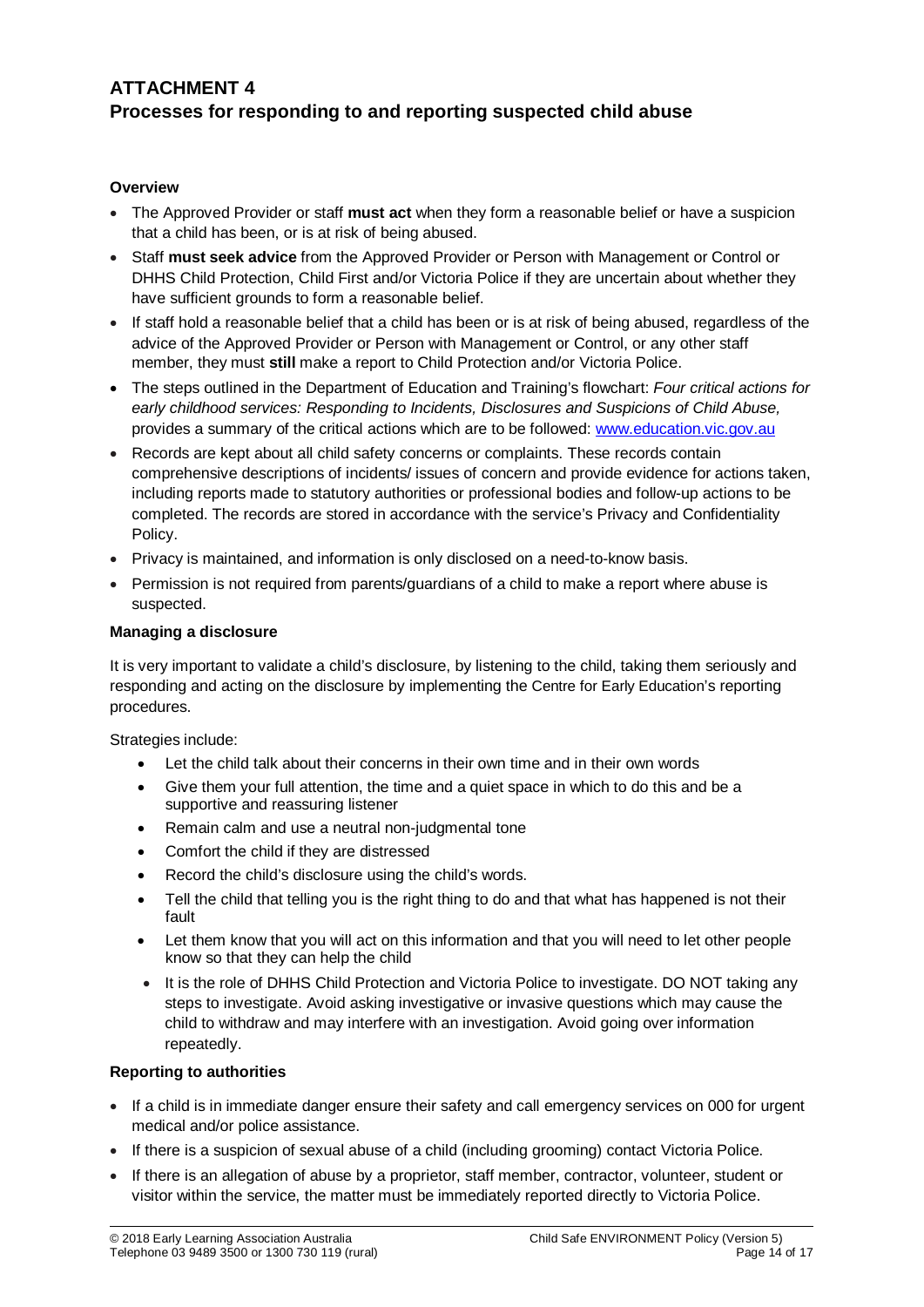- To report concerns about the immediate safety of a child within their family or the community, call the nearest DHHS office in your region during business hours or after hours the Child Protection Crisis Line on 13 12 78 (24 hours, 7 days a week and toll free within Victoria). Note: this is an emergency service for weekends and after hours only, and cases reported to the Child Protection Crisis Line will be referred to the relevant DHHS office on the following working day
- Provide the following information:
	- − the child's name, age and address
	- − the reason for believing that the injury or behaviour is the result of abuse or neglect
	- − an assessment of immediate danger to the child/ren (the person making the report may be questioned regarding knowledge of the current location of the alleged abuser/s)
	- − a description of the injury or behaviour observed
	- − the current location of the child
	- − knowledge of other services that support or are involved with the family
	- − any other information about the family
	- − any specific details that will help the child, such as cultural background, need for an interpreter or disability support requirements.
- A notification should be made, even if the notifier does not have all the necessary information. There are two types of notifications to be made in relation to significant concerns for the safety or wellbeing of a child: a referral to Child FIRST (Family Services) or a report to Child Protection (see below).
- Staff must notify the Approved Provider or Person with Management or Control of all incidents, suspicions and disclosures of child abuse
- The Approved Provider or Person with Management or Control must notify DET (through the NQA IT System portal [\(www.acecqa.gov.au\)](http://www.acecqa.gov.au/)) of any circumstance arising at the service that poses a risk to the health, safety or wellbeing of a child or children attending the service (Regulation 175 (2) (c) including:
	- − occurrences of sexualised play between children
	- − where children are being or may be at risk of being subjected to physical, emotional or sexual abuse including instances where children are observed displaying concerning behaviour that may indicate they are being subject to abuse
- Report to the Commission for Children and Young People in line with the requirements of the Reportable Conduct Scheme (see below).

#### **Making a referral to Child FIRST**

A referral to **Child FIRST** should be considered if, after taking into account the available information, the Approved Provider/staff member has significant concerns for a child's wellbeing and the child is not in immediate need of protection. This may include circumstances when there are:

- significant parenting problems that may be affecting the child's development
- family conflict, including family breakdown
- families under pressure, due to a family member's physical or mental illness, substance misuse, disability or bereavement
- young, isolated and/or unsupported families
- families experiencing significant social or economic disadvantage that may adversely impact on a child's care or development.

Child FIRST provides a consolidated intake service to Family Services within sub-regional catchments. Child FIRST ensures that vulnerable children, young people and their families are linked effectively into relevant services, and this may be the best way to connect children, young people and their families with the services they need.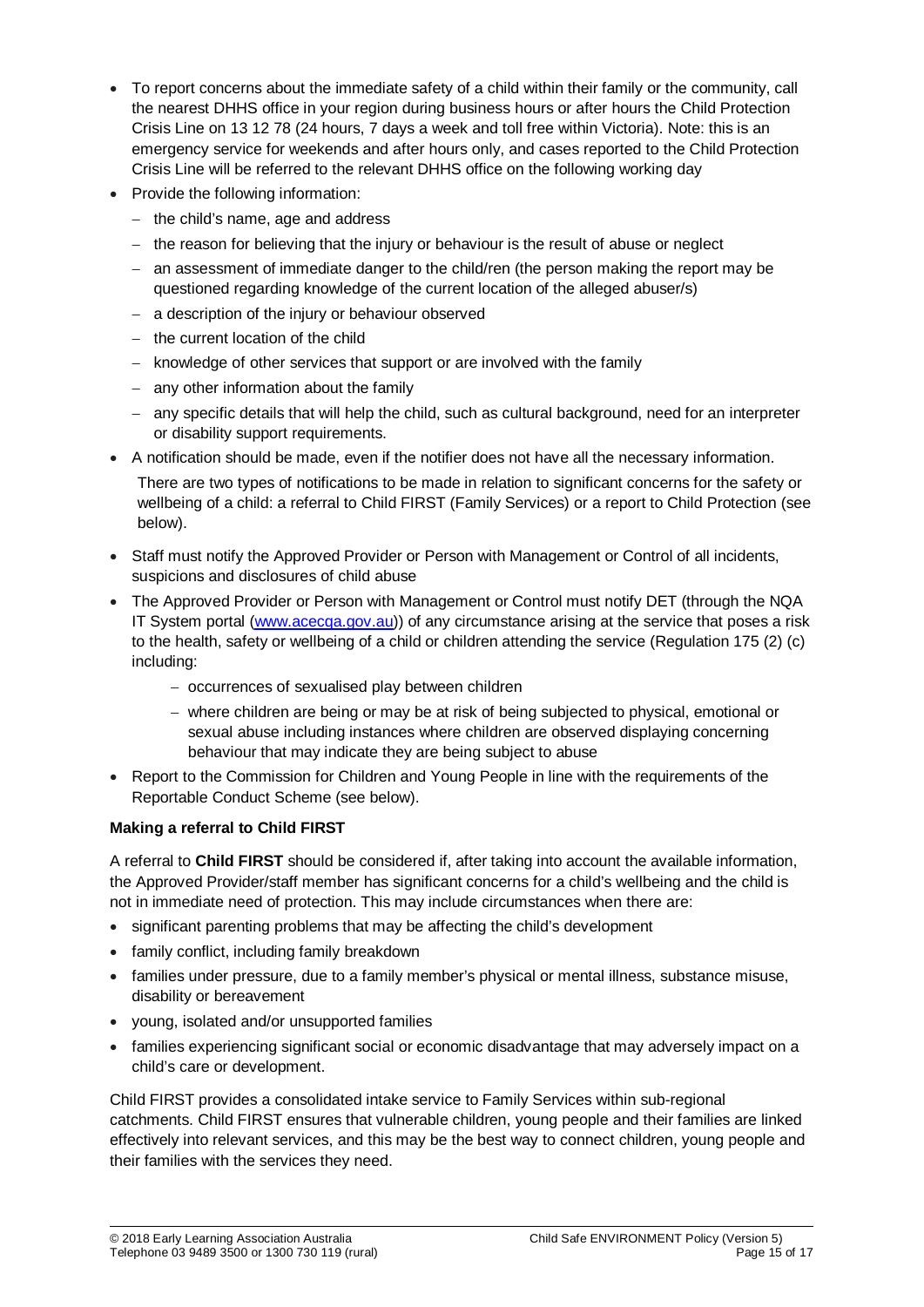#### **Making a report to Child Protection**

A report to **Child Protection** should be made if, after taking into account the available information, the staff member forms a view that the child **is** in need of protection because:

- the harm or risk of harm has a serious impact on the child's immediate safety, stability and/or development
- the harm or risk of harm is persistent and entrenched, and is likely to have a serious impact on the child's safety, stability and/or development
- the child's parents/guardians are unwilling or unable to protect the child or young person from harm.

Upon receipt of a credible report, Child Protection will seek further information, often from professionals who may already be involved with the child or family, to determine whether further action is required. In determining what steps to take, Child Protection will also consider any concerns previously reported with regard to the child or young person. In most circumstances, Child Protection will inform the notifier of the outcome of investigations.

When reporting concerns of child abuse and/or neglect, it is important to remember that:

- a failure to notify the Department of Health and Human Services is an offence under section 182 of the *Children, Youth and Families Act 2005*
- Child Protection must be notified as soon as practicable
- it is not necessary to prove that abuse has taken place, only to provide reasonable grounds (refer to Definitions) for the belief
- permission from parents/guardians or caregivers is **not required** to make a notification, nor do they need to be informed that a notification is being or has been made
- if a notification is made in good faith, the notifier cannot be held legally liable for any consequences, regardless of the outcome of the notification
- the identity of the notifier will remain confidential unless the notifier chooses to inform the child and/or family, or if the notifier consents in writing to the disclosure of their identity, or if the court decides that this information must be disclosed
- the notifier may have an ongoing role, including:
	- − acting as a support person in interviews with the child or young person
	- − attending a case conference
	- − participating in case-planning meetings
	- − continuing to monitor the child's behaviour and their interactions with others
	- − observing/monitoring the conditions of a protective court order that may relate to access or contact with a parent/guardian and following [Centre for Early Education]'s procedures where the conditions are breached
	- − liaising with other professionals and child protection officers in relation to a child or young person's wellbeing
	- − providing written reports for case-planning meetings or court proceedings in relation to the child's wellbeing or progress.

#### **Contacting Parents/Carers**

Parents/guardians should only be advised that a notification has been made after discussion with DHHS Child Protection or Victoria Police to determine what information can be shared.

#### **The Reportable Conduct Scheme**

The Approved Provider must initially notify the Commission for Children and Young People of a reportable allegation (refer to *Definitions*) within three business days and update the Commission of progress within 30 calendar days. '